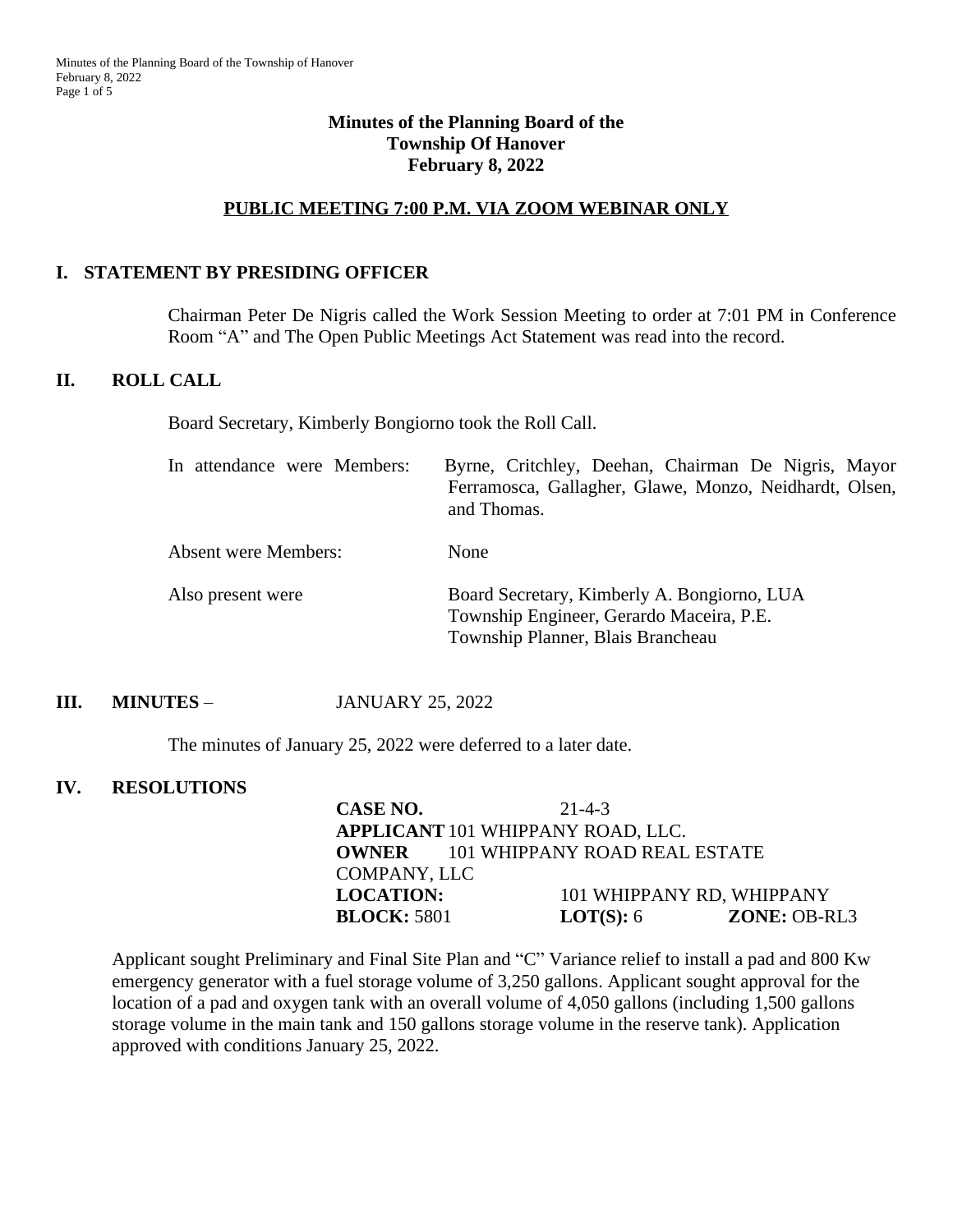There were no comments, questions or corrections offered by Board Members.

A motion to approve the resolution as written was moved by Member Deehan and seconded by Member Critchley.

Members Deehan, Monzo, Neidhardt, Byrne, Critchley, Gallagher, Mayor Ferramosca and Chairman De Nigris voted in favor of approving the resolution as written.

## **V. DISCUSSION ITEMS**

## **1) 190 PARK AVENUE REDEVELOPERS URE, LLC** – BLAIS BRANCHEAU

Discussion of findings on February 2, 2022, memorandum.

### **Township Planner, Blais Brancheau**

- At our last meeting we discussed the requested recommendations for rezoning of a property located at the corner of Park Avenue and Columbia Turnpike.
- The testimony was that the housing project would not be seeking to build more units but simply to be able to utilize the newly merge and subdivided portion for amenities such as a dog park or for parking if ever needed.
- The report that I gave the Board summarized my findings which were briefly that there would be no issues either with the ordinance or with the resolution conditions of those prior approvals for that hotel property and further elaborated on it.
- All I would be asking for tonight on this, would be a recommendation if you agree to prepare the ordinance and amend the zoning map to make that change.
- Addressed member Gallagher's question regarding the zoning change.

A motion to approve authorizing the Township Planner, Blais Brancheau to prepare "the ordinance and the zoning map change" was moved by Member Olsen and seconded by Member Critchley.

Members Deehan, Monzo, Glawe, Olsen, Byrne, Critchley, Gallagher, Mayor Ferramosca and Chairman De Nigris voted in favor or of approving the authorization to the Township Planner to prepare "the ordinance and zoning map change."

# **2) MASTER PLAN LAND USE PLAN ELEMENT – PUBLIC ELECTRIC VEHICLE CHARGING INFRASTRUCTURE** – BLAIS BRANCHEAU

Discussion of P.L. 2019, c.267, requiring that the land use plan element show the existing and proposed location of public electric vehicle charging infrastructure.

### **Township Planner, Blais Brancheau**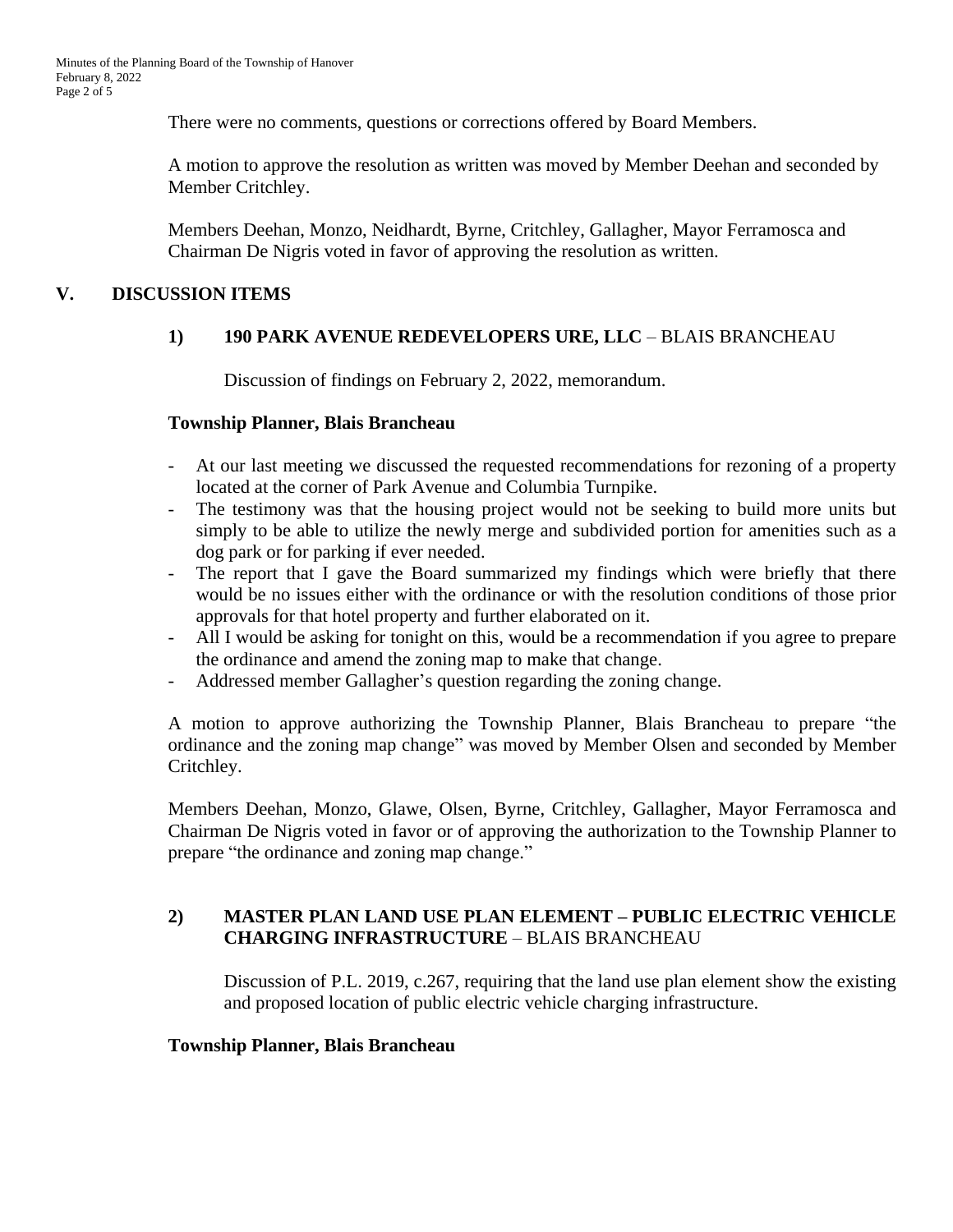- This item and the next item can be lump together, they both have to do with environmental issues, and one cannot be adopted without the other.
- One way in which this can be achieved is through public charging stations and the easier it is for people to charge their electric car the state's thinking is that people would purchase more electric vehicles and there would be less air pollution, less reliance upon fossil fuels and then a benefit towards limiting the effects on climate change.
- There may be some opportunity for the town to install electric charging stations for the public or for employees, which is a decision that the Governing Body would have to make.
- It is a legal requirement that our Land Use Plan show the location of the existing and proposed charging stations.
- I am asking for at this point and time is authorization to start the work on that, which would involve starting conversations with Administration and the Governing Body and further explained.
- I want to stress that this is different than the legislation that was passed last year and it requires private facilities to create electric vehicles charging stations that may be available to the public.
- Addressed Chairman De Nigris question regarding what we are required to do.

## **Member Thomas**

- Briefly explained the process and the costs of installing electric charging stations.

## **Township Planner, Blais Brancheau**

- Addressed Member Monzo's question regarding charging stations at the school.
- Addressed Member Neidhardt's question regarding the charging stations at River Park.
- Addressed Mayor Ferramosca's comments regarding the cost of implementing electric charging stations and his question regarding the state providing grants for the implementation of this electric stations.
- Addressed member Deehan's question abut having a charging station at a residential driveway.

## **Member Gallagher**

This initiative might be good for the environment and pollution, but it is squeezing us harder, and we must think about taking a stand on that and further elaborate on it.

## **Member Critchley**

- Commented on the cost of the charging stations and the grants that may be available.

### **Township Planner, Blais Brancheau**

- Addressed Member Neidhart's question regarding how this may be different of a private gas station or if it has to be government controlled.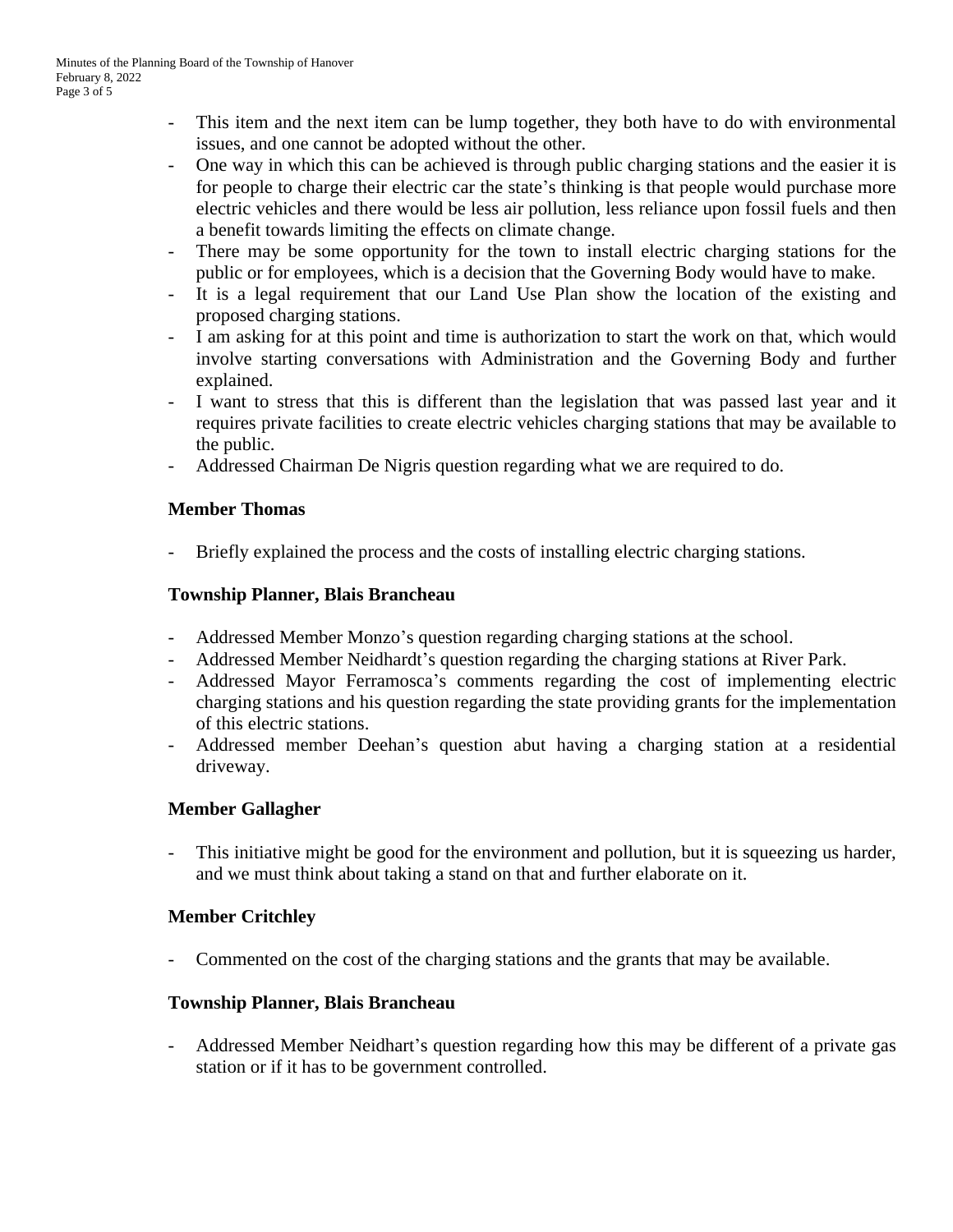A motion to approve authorizing the Township Planner, Blais Brancheau to prepare "Master Plan Land Use Plan Element – Public Electric Vehicle Charging Infrastructure" was moved by Member Critchley and seconded by Member Byrne.

Members Deehan, Monzo, Glawe, Olsen, Byrne, Critchley, Gallagher, Mayor Ferramosca and Chairman De Nigris voted in favor of approving to authorize the Township Planner, Blais Brancheau to prepare "Master Plan Land Use Plan Element – Public Electric Vehicle Charging Infrastructure."

## **3) MASTER PLAN LAND USE PLAN ELEMENT - CLIMATE CHANGE-RELATED HAZARD VULNERABILITY ASSESSMENT** – BLAIS BRANCHEAU

Discussion of requirements of P.L. 2021, c.6, requiring that the land use plan element contain a climate change-related hazard vulnerability assessment.

## **Township Planner, Blais Brancheau**

This one will take more time and it requires that we assess what risk we have from climate change effects which include more flooding, more frequent storms and then to address those risks in the Master Plan.

A motion to approve authorizing the Township Planner, Blais Brancheau to prepare "The Master Plan Land Use Plan Element – Climate Change – Related Hazard Vulnerability Assessment and to request technical assistance from the DEP when needed" was moved by Member Byrne and seconded by Member Glawe.

Members Deehan, Monzo, Glawe, Olsen, Byrne, Critchley, Gallagher, Mayor Ferramosca, and Chaiman De Nigris voted in favor of approving to authorize the Township Planner, Blais Brancheau to prepare "The Master Plan Land Use Plan Element – Climate Change – Related Hazard Vulnerability Assessment and to request technical assistance from the DEP when needed."

## **VI. OTHER BUSINESS**

## **Mayor Ferramosca**

- The Planning Board is one of the premier boards in the Township, you are all professionals, you are all representatives of Hanover Township and as board members please always remind yourselves that it is important to act in a professional manner.
- You are dealing with applicants, and they need to be treated with the due respect, they might become your neighbors, so if there is a presentation that is being provided by one of these applications, it is great to seek clarity, if you want to tackle an issue do it, but never attack the individual.
- Please also focus on the materials that Ms. Bongiorno is providing us. We are also being provided with our professionals' assessments, please limit your observations to that.